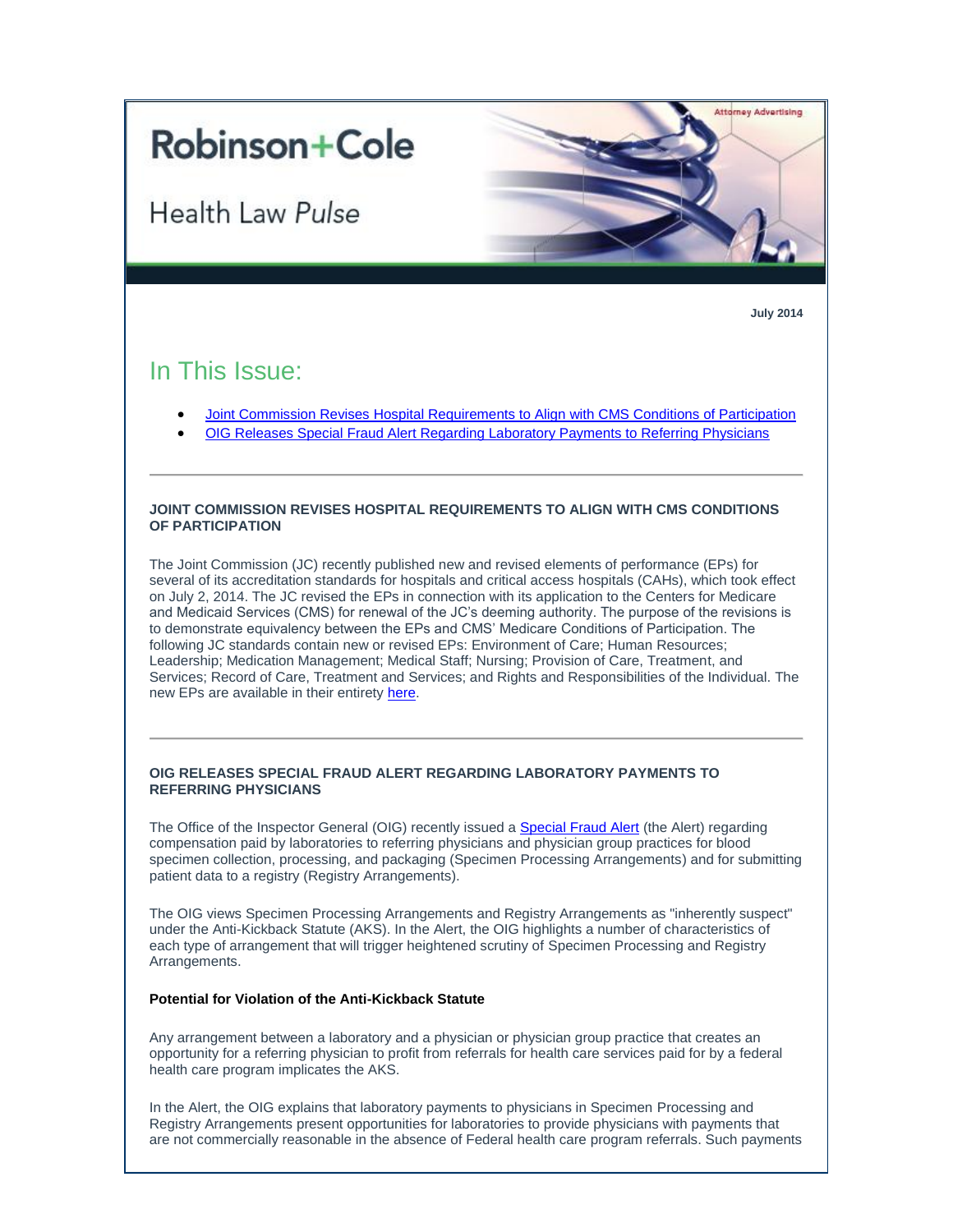may induce physicians to order tests from a laboratory that provides them with remuneration and to order medically unnecessary or duplicative tests, rather than the most clinically appropriate service from a superior laboratory. Any payment for the purpose of inducing referrals is unlawful under the AKS and a payment to an individual or entity in a position to generate referrals that exceed fair market value or will also be paid by a third party is subject to increased scrutiny and may violate the AKS. The OIG notes that the potential for fraudulent conduct is heightened in the context of laboratory payments to physicians that are tied to the volume or value of business the physician generates, because the decision to order laboratory tests and the choice of laboratory are typically made by the physician, with little or no input from patients.

#### **Suspect Characteristics of Specimen Processing Arrangements**

The OIG lists a number of "suspect characteristics" of Specimen Processing Arrangements that may be evidence of unlawful purpose, including, but not limited to:

- A payment that is also made by a third party, including Medicare; is in excess of fair market value for services actually rendered; or is tied to the volume or value of referrals.
- The ordering physician receives payment for specimen processing directly, rather than the payment going to the ordering physician's group practice, which may bear the actual costs of collecting and processing specimens.
- A payment is offered on the condition that the physician order either (1) a specified type of test or test panel, especially if the panel includes tests that use different methodologies intended to provide the same clinical information or (2) are otherwise unnecessary or non-reimbursable.
- The physician or the physician's group practice receives payment for specimen processing, although the specimen processing is being performed by a phlebotomist placed in the physician's office by the laboratory or other third party.

#### **Suspect Characteristics of Registry Arrangements**

Registry Arrangements are those under which laboratories coordinate or maintain databases, directly or through an agent, to collect data on the demographics, presentation, diagnosis, treatment, outcomes, or other attributes of patients who have undergone, or may undergo, certain tests, generally specialized and expensive tests paid for by Federal health care programs, performed by the offering laboratories. The OIG also lists a number of "suspect characteristics" of Registry Arrangements that may be evidence of unlawful purpose, including, but not limited to:

- Requirements or recommendations that physicians perform tests with a certain frequency to receive, or avoid a reduction in, compensation.
- Collection of comparative data from, and billing for, tests that are duplicative or otherwise unnecessary.
- Collection from only a subset of physicians who were selected on the basis of their prior or anticipated referral volume, rather than their specialty, sub-specialty, or other relevant attribute.
- Compensation that is paid to physicians (1) takes into account the value or volume of referrals; (2) is not fair market value of services rendered in collecting and reporting patient data; or (3) is not supported by documentation, submitted by the physician in a timely manner, memorializing the physician's efforts.
- The laboratory offers Registry Arrangements only for tests or disease states associated with tests for which it has obtained patents or that it exclusively performs.

#### **Other Highlights of the Special Fraud Alert**

The OIG advises that in determining the fair market value of a physician's services, the proper considerations for a laboratory include whether the services for which payment is being made have been, or may be, paid for by Medicare, including through a bundled payment. The OIG also directs laboratories to consider whether the services are paid for by a third party through other means, such as payments intended to reimburse the physician for overhead expenses.

In addition, the OIG cautions that Specimen Processing and Registry Arrangements that "carve out" Federal health care program business from otherwise questionable arrangements do not abate the OIG's concerns regarding fraudulent conduct under the AKS. The agency further warns that an otherwise unlawful Registry Arrangement will not be protected by claims that registries are intended to promote and